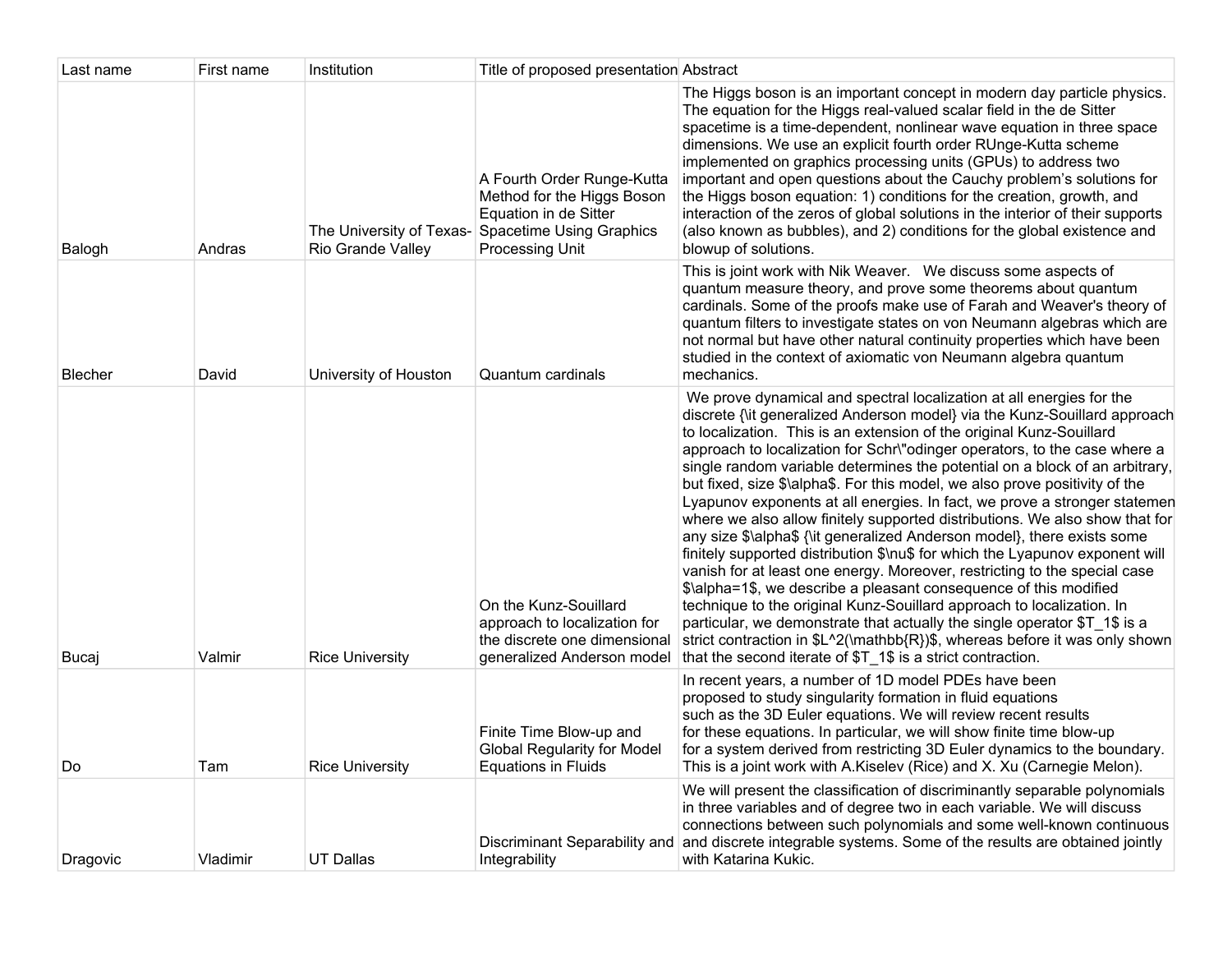| Last name | First name | Institution                                     | Title of proposed presentation Abstract                                     |                                                                                                                                                                                                                                                                                                                                                                                                                                                                                                                                                                                                                                                                                                                                                                                                                                                                                                                                                                     |
|-----------|------------|-------------------------------------------------|-----------------------------------------------------------------------------|---------------------------------------------------------------------------------------------------------------------------------------------------------------------------------------------------------------------------------------------------------------------------------------------------------------------------------------------------------------------------------------------------------------------------------------------------------------------------------------------------------------------------------------------------------------------------------------------------------------------------------------------------------------------------------------------------------------------------------------------------------------------------------------------------------------------------------------------------------------------------------------------------------------------------------------------------------------------|
| Feng      | Baofeng    | The University of Texas<br>Rio Grande Valley    | The complex short pulse<br>equation and the complex<br>sine-Gordon equation | In this talk, I am going to show a reciprocal (hodograph) link between the<br>complex short pulse equation, a recently proposed model for ultra-short<br>pulse in nonlinear optics, and the complex sine-Gordon equation which<br>belongs to the negative flow of the AKNS hierarchy. We will firstly give a<br>geometric interpretation of these two equations, then we will provide their<br>multi-soliton solutions based on a reduction of the KP hierarchy.                                                                                                                                                                                                                                                                                                                                                                                                                                                                                                    |
| Fleeman   | Matthew    | <b>Baylor University</b>                        | Approximating z-bar in the<br>Bergman Space and<br>Bergman Analytic Content | In this talk we will classify the best approximation to z-bar in the Bergman<br>space in terms of the solution to a Dirichlet problem, and look at several<br>examples where the best approximation to z-bar is either a monomial or a<br>rational function. We also examine the related problem of finding the<br>Bergman analytic content of a domain, which is given by the distance of z-<br>bar from the Bergman Space over a domain $\Omega$ . We give an explicit formula<br>for Bergman analytic content when $\Omega$ is a quadrature domain with<br>polynomial map, as well as show that the Bergman analytic content of a<br>simply connected domain is equivalent to the square root of the torsional<br>rigidity from classical elasticity theory. We also discuss a physical<br>interpretation for Bergman analytic content when $\Omega$ is multiply connected.<br>This talk is on joint work with Dmitry Khavinson and Erik Lundberg.               |
| Gerbuz    | Vitalii    | <b>Rice University</b>                          | states with large support                                                   | The transport properties of the 1-dimensional quantum particle are<br>described through the exponential rates of the wavepacket propagation,<br>which are called transport exponents.<br>We will discuss upper and lower bounds on transport exponents of initially<br>delocalized states in general setting and in applications. Concrete models<br>Transport exponents for initial include quiasiperiodic Schrodinger operators, random polymer model and<br>some substitutional sequences.                                                                                                                                                                                                                                                                                                                                                                                                                                                                       |
| Gilula    | Maxim      | Michigan State<br>University                    | The Newton polyhedron and<br>multilinear oscillatory integral<br>estimates  | I will discuss a recent collaboration with Philip T. Gressman and Lechao<br>Xiao. We proved sharp local \$L^2(\mathbb{R}^d)\$ multilinear estimates fo<br>oscillatory integrals with analytic phases satisfying a nondegeneracy<br>condition similar to one originally considered by Varchenko. This result is<br>closely related to the celebrated papers of Varchenko and of Phong-Stein-<br>Sturm, but the techniques are all real analytic.                                                                                                                                                                                                                                                                                                                                                                                                                                                                                                                     |
| Gu        | Pengfei    | University of Texas-Rio<br><b>Grande Valley</b> | nonlinear differential<br>equations and its first<br>integrals              | There are many well-known techniques for obtaining exact solutions of<br>differential equations, but most of them are merely special cases of a few<br>powerful symmetry methods. In this talk we focus our attention on a<br>second-order nonlinear ordinary differential equation of special forms with<br>arbitrary parameters, which is a combination of Lienard-type equation and<br>equation with quadratic friction. With the help of Lie Symmetry methods,<br>we identify several integrable cases of this equation. And for each case,<br>we use the Lie Symmetry method to derive the associated determining<br>Lie symmetry to second-order system, and apply it further to find infinitesimal generators under given<br>parametric conditions. After reducing them to canonical variables, we<br>obtain an equivalent autonomous equation. Further, through the inverse<br>transformations we identify the explicit first integrals form for each case. |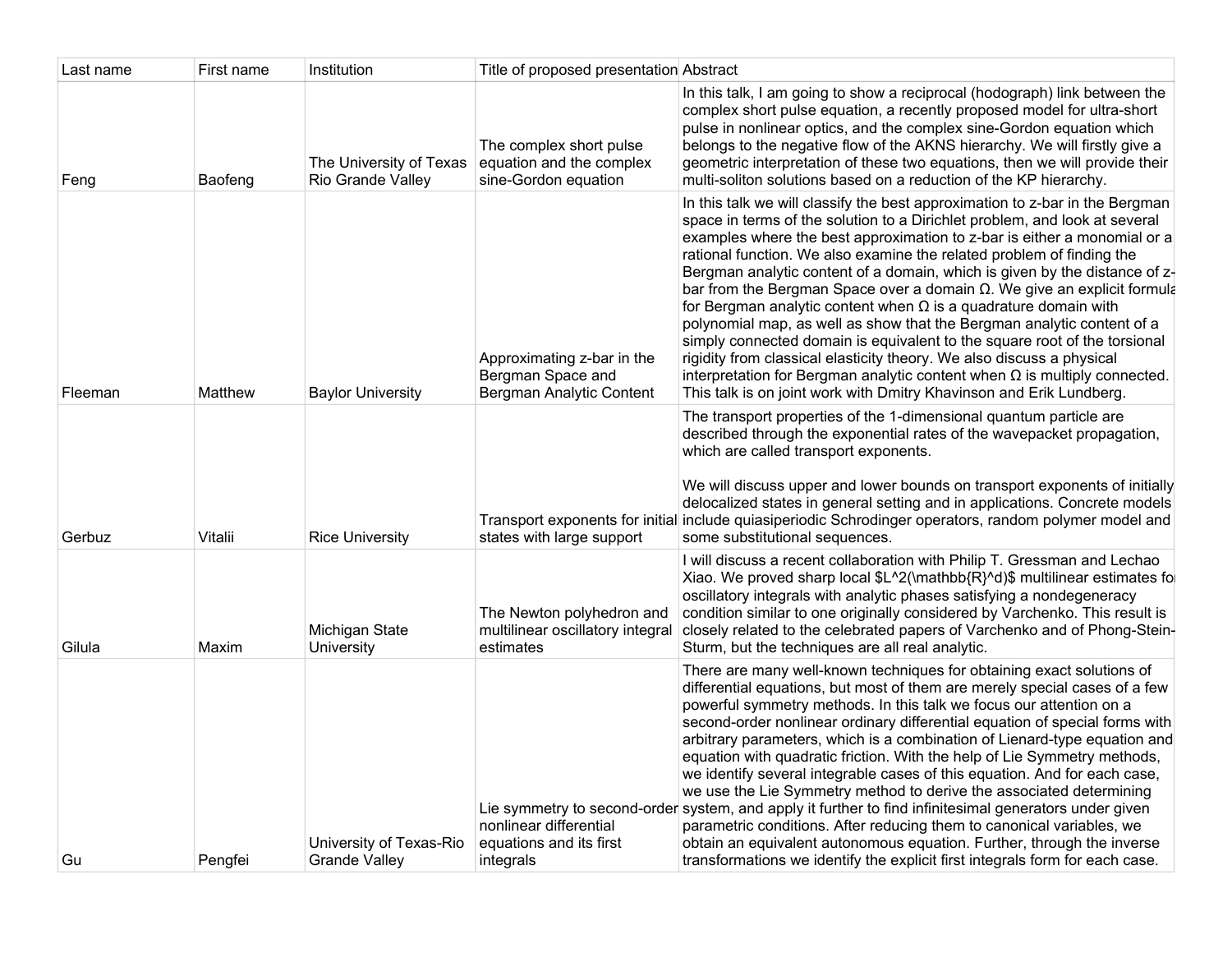| Last name       | First name  | Institution                    | Title of proposed presentation Abstract                                                              |                                                                                                                                                                                                                                                                                                                                                                                                                                                                                                                                                                                                                                                                                                                                                                                                                                                                                                                                                                                                               |
|-----------------|-------------|--------------------------------|------------------------------------------------------------------------------------------------------|---------------------------------------------------------------------------------------------------------------------------------------------------------------------------------------------------------------------------------------------------------------------------------------------------------------------------------------------------------------------------------------------------------------------------------------------------------------------------------------------------------------------------------------------------------------------------------------------------------------------------------------------------------------------------------------------------------------------------------------------------------------------------------------------------------------------------------------------------------------------------------------------------------------------------------------------------------------------------------------------------------------|
| Mavi            | Rajinder    | Michigan State<br>University   | Anderson localization in a<br>disordered polaron                                                     | Anderson localization in most one particle models has been well studied<br>mathematically and many aspects of the localized phase is well<br>understood. Lately there has been a movement to communicate this<br>understanding to multi-particle models and many body models. We will<br>discuss a phase of Anderson localization in a Fock space representation<br>of a polaron, a type of many body model which does not conserve particle<br>number.<br>Polarons are physical quasiparticles modeling the interaction of a particle,<br>in this case an electron on a graph, with fixed atoms, at the nodes of the<br>graph, which are modeled by harmonic oscillators. In the present model<br>the interaction of the harmonic oscillators are mediated through the<br>movement of the electron. The disorder is modeled by the usual Anderson<br>type potential acting on the electron. We will apply the Aizenman -<br>Molchanov technique to this model to demonstrate decay of fractional<br>moments. |
| Morales-Almazan | Pedro       | at Austin                      | The University of Texas   Zeta function for perturbed<br>surfaces of revolution                      | Here we explore the Zeta function arising from a small perturbation on a<br>surface of revolution and the effect of this on the functional determinant an<br>in the change of the Casimir energy associated with this configuration.                                                                                                                                                                                                                                                                                                                                                                                                                                                                                                                                                                                                                                                                                                                                                                          |
| Simanek         | Brian       | <b>Baylor University</b>       | Universality Results for<br><b>Polynomial Reproducing</b><br>Kernels                                 | Given a positive, finite, and compactly supported measure on the complex<br>plane with infinitely many points in its support, let $K_n(x,y)$ denote the<br>reproducing kernel for polynomials of degree at most n in the space L^2<br>(\mu). We are interested in understanding the behavior of scaled limits of<br>these reproducing kernels as n tends to infinity. Such asymptotics are<br>known to exist for a wide variety of measures and in many cases the limit<br>is stable under certain perturbations of the measure. We will discuss new<br>results that demonstrate the existence of these scaled limits for new<br>classes of measures, including measures on the unit circle that have a<br>Fisher-Hartwig type singularity and area type measures on a certain<br>disconnected polynomial lemniscate.                                                                                                                                                                                         |
| TIAN            | <b>JING</b> | University of South<br>Florida | <b>CHAOTIC VIBRATION OF</b><br>TWO-DIMENSIONAL NON-<br><b>STRICTLY HYPERBOLIC</b><br><b>EQUATION</b> | Joint work with Goong Chen and Liangliang Li<br>We give a rigorous proof for the chaotic vibration phenomenon of the 2D<br>non-strictly hyperbolic equation. After introducing two linear operators, the<br>initial system of the 2D non-strictly hyperbolic equation is converted into a<br>system of two coupled first order equations. By using the method of<br>characteristics, we have found the explicit solution formulas of the new<br>system. We have also found a regime of the parameters when the chaotic<br>vibration phenomenon occurs by applying the period-doubling bifurcation<br>theorem. Numerical simulations are presented to validate the theoretical<br>results.                                                                                                                                                                                                                                                                                                                     |
| VandenBoom      | Tom         | <b>Rice University</b>         | Reflectionless Jacobi<br>operators from a dynamical<br>perspective                                   | We present a dynamical interpretation of some results of Sodin and<br>Yuditskii pertaining to reflectionless Jacobi operators with homogeneous<br>spectrum.                                                                                                                                                                                                                                                                                                                                                                                                                                                                                                                                                                                                                                                                                                                                                                                                                                                   |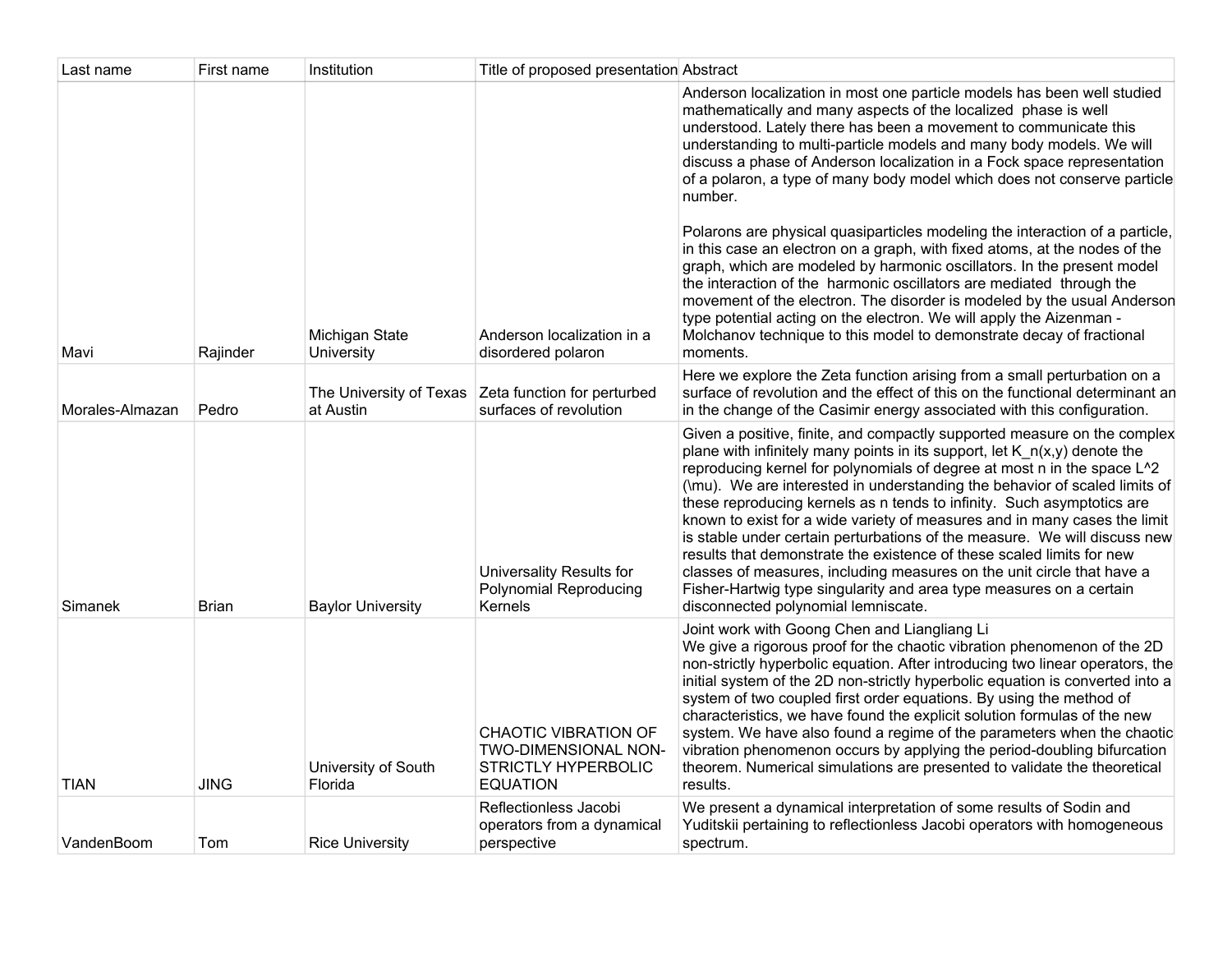| Last name | First name | Institution                                     | Title of proposed presentation Abstract                                                         |                                                                                                                                                                                                                                                                                                                                                                                                                                                                                                                                                                                                                                                                                                                                                                                                                                                                                                                                       |
|-----------|------------|-------------------------------------------------|-------------------------------------------------------------------------------------------------|---------------------------------------------------------------------------------------------------------------------------------------------------------------------------------------------------------------------------------------------------------------------------------------------------------------------------------------------------------------------------------------------------------------------------------------------------------------------------------------------------------------------------------------------------------------------------------------------------------------------------------------------------------------------------------------------------------------------------------------------------------------------------------------------------------------------------------------------------------------------------------------------------------------------------------------|
| Weyand    | Tracy      | <b>Baylor University</b>                        | The Relation Between<br>Spectral Zeta Functions of<br>Discrete and Quantum<br>Graphs            | The spectral zeta function is a generalization of the Riemann zeta function<br>where eigenvalues take on the role of the integers. Here we are interested<br>in the spectrum of an operator acting on functions whose domain is a<br>graph. We write the spectral zeta function of a quantum (metric) graph in<br>terms of the spectral zeta function of a corresponding discrete<br>(combinatorial) graph. This extends a previous result relating eigenvalues<br>the Laplace operator on discrete graphs to eigenvalues of the Laplace<br>operator on equilateral quantum graphs. Since the spectral zeta function is<br>relatively easy to compute for finite discrete graphs (where the spectrum is<br>the set of eigenvalues of a matrix), we demonstrate the usefulness of this<br>relation by calculating the spectral determinant and vacuum energy for a<br>particular graph. This is based on joint work with Jon Harrison. |
| Xiao      | Lechao     | University of<br>Pennsylvania                   | Some sharp \$L^\infty\times<br>L <sup>A</sup> linfty \times L <sup>A</sup> infty\$<br>estimates | Joint work with P.T. Gressman<br>The goal of this talk is to present some recent progress (joint with P.T.<br>Gressman) in the \$L^\infty\times L^\infty \times L^infty\$-estimates for the<br>following trilinear oscillatory integral form<br>$\Box$ $\Box$<br>\$<br>\int_{\mathbb R}\int_{\mathbb R} e^{i\lambda S(x,y)} \phi (x,y)f(x) g(y)h<br>$(x+y)$ dx dy<br>S<br>Sharp bilinear estimates will also be discussed here.                                                                                                                                                                                                                                                                                                                                                                                                                                                                                                       |
| Yang      | Kai        | University of Iowa                              | Symplectic non-squeezing of<br>mass subcritical Hartree<br>equations                            | We prove the symplectic non-squeezing properties of all mass sub-critical<br>Hartree equations with dimension higher than one. The result is achieved<br>by elaborating and generalizing some of the techniques in [3, 4] by Killip,<br>Visan, and Zhang. Two major ingredients are the weak well-posedness for<br>a sequence of changing equations and approximation to an infinite<br>dimensional problem by finite dimensional problem.                                                                                                                                                                                                                                                                                                                                                                                                                                                                                            |
| Yin       | Rong       | University of Texas-Rio<br><b>Grande Valley</b> | a kind of Free Boundary<br>Problem                                                              | In this talk, we consider a free boundary problem of parabolic equations.<br>The Distribution of Solution of We will show that, when the coefficient of diffusion term is large enough,<br>the problem has a global solution, while, if it is small enough, the solution<br>exists only in finite time.                                                                                                                                                                                                                                                                                                                                                                                                                                                                                                                                                                                                                               |
| Yoon      | Jasanq     | UT Rio Grande Valley                            | Toral and spherical Aluthge<br>transforms of operators                                          | In this talk, we introduce two natural notions of Aluthge transforms (toral<br>and spherical) for 2-variable weighted shifts and study their basic<br>properties. Next, we introduce the class of spherically quasinormal 2-<br>variable weighted shifts, which are the fixed points for the spherical Aluthg<br>transform. Finally, we briefly discuss the relation between spherically<br>quasinormal and spherically isometric 2-variable weighted shifts. This is a<br>joint work with Professor Curto.                                                                                                                                                                                                                                                                                                                                                                                                                           |